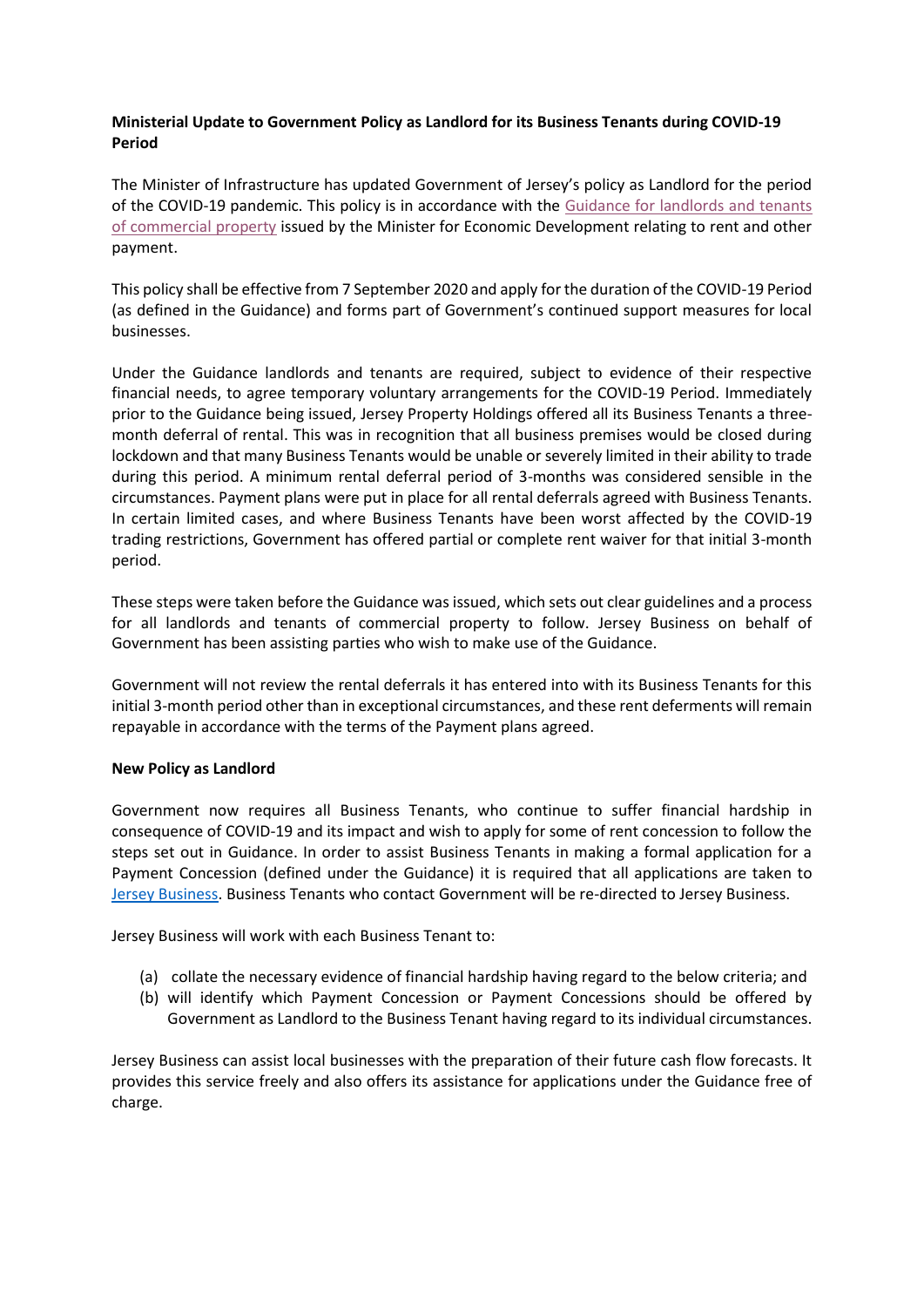It is important Business Tenants provide Jersey Business with as much clear and basic financial documentation as they can in order to expedite any application for a rental concession and to enable the most appropriate concession to be determined.

## **Financial Hardship Criteria**

To assist Business Tenants in determining whether or not to apply for a rental or other payment concession, set out below are guidelines as to what constitutes financial hardship. This is not exhaustive but would be a starting point for Business Tenants to work from.

Where at the point of application a Business Tenant can show the following, a presumption of financial hardship will apply:

- (a) It is a beneficiary of a Government financial support schemes, including inter alia:
	- (i) Government Co-funded Payroll Scheme
	- (ii) Business Disruption Loan Guarantee Scheme
	- (iii) Any other COVID-19 Subsidy Scheme introduced

This does not include beneficiaries of the Social Security payment Deferral Scheme or the Deferral of GST Scheme or any other Government support or subsidy scheme where there is no assessment of financial detriment or hardship; or

- (b) It is unable to trade from its business premises due to continued COVID-19 trading restrictions; or
- (c) Its gross turnover is more than 20% down from the same period in the previous year's accounts calculated by reference to its last month's trading experience or from the time at which COVID-19 trading restrictions were moved to Level 1.

## **Payment Concessions**

Where financial hardship has been evidenced by a Business Tenant, Government as Landlord will consider the full range of Payment Concessions under the Guidance. The appropriateness of any particular Payment Concession will depend on the individual circumstances of the Business Tenant.

Set out below are factors which Government will take into account when determining the nature of the Payment concession to offer a Business Tenant:

- (i) Its sustainability
- (ii) Its future cash flow obligations
- (iii) The financial position of its business owner/guarantor
- (iv) Its compliance with payment of all relevant taxes, parish rates, social security contributions, GST payments, or its disclosure where relevant of any agreement to defer all or any such payments
- (v) Save in the case self-employed persons, no dividend or payment out from the business to its beneficial owner/s or any connected person has been made or is due to be made during the COIVD-19 Period
- (vi) No increase in excess of Jersey Retail Index has been or will be applied to any selfemployed person's withdrawals from the business or any key person's salaries, such as a director or manager, during the COVID-19 Period
- (vii) The transparency of the information supporting its financial hardship

The amount of any rental waiver offered or accepted by Government will be determined by reference to a Business Tenant's current trading position and its ability to afford the rent in the next rental